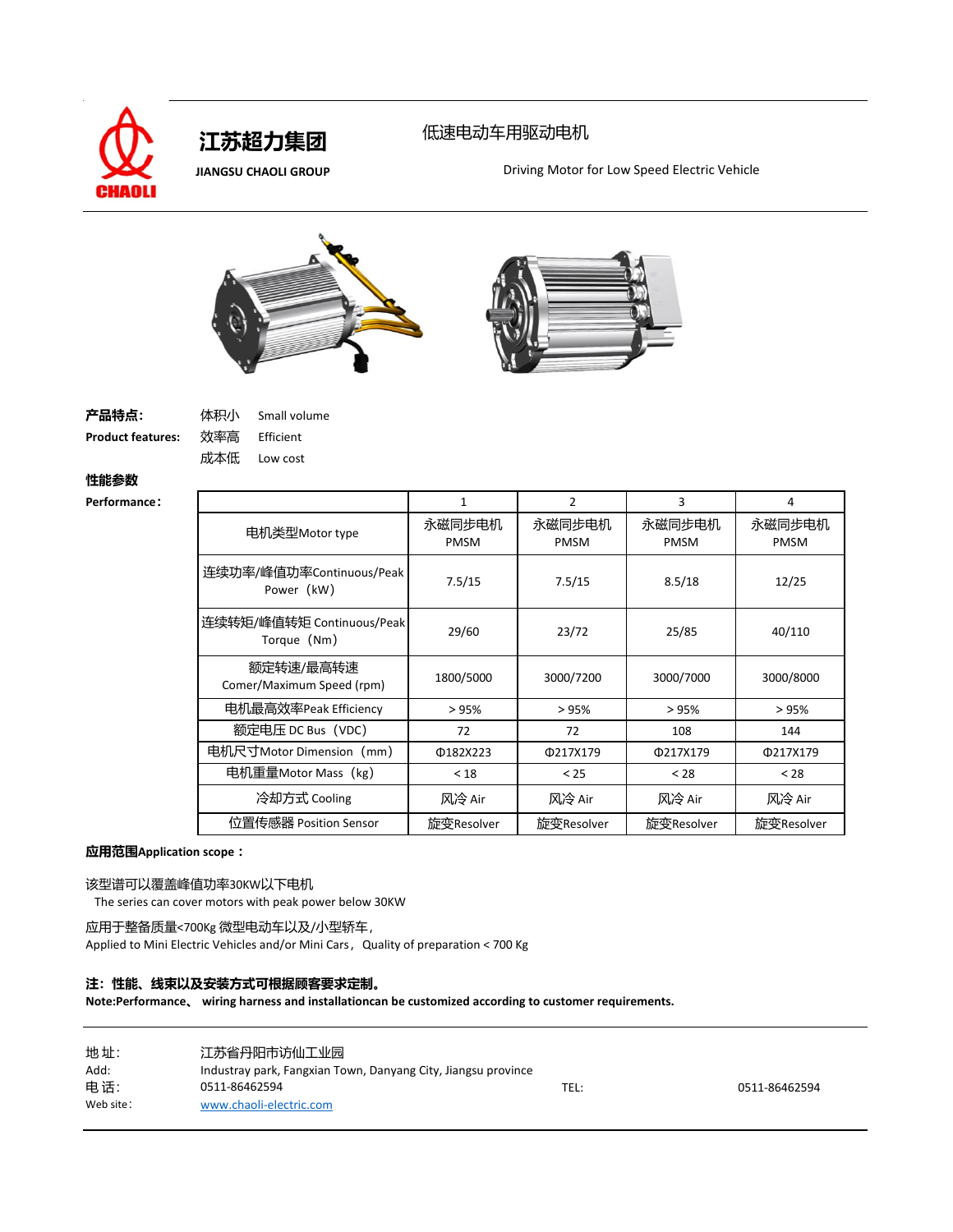

 **JIANGSU CHAOLI GROUP**

## 纯电动乘用车用驱动电机

Driving Motor for Electric Passenger Vehicle



**产品特点:** 功率密度高

**Product features:** 可靠性高 High reliability 重量轻 High power density Light weight

**性能参数**

**Performance:** 

|                                          | 1                     | $\overline{2}$        | 3                     | 4                     |
|------------------------------------------|-----------------------|-----------------------|-----------------------|-----------------------|
| 电机类型Motor type                           | 永磁同步电机<br><b>PMSM</b> | 永磁同步电机<br><b>PMSM</b> | 永磁同步电机<br><b>PMSM</b> | 永磁同步电机<br><b>PMSM</b> |
| 连续功率/峰值功率<br>Continuous/Peak Power (kW)  | 20/40                 | 20/40                 | 25/50                 | 15/35                 |
| 连续转矩/峰值转矩<br>Continuous/Peak Torque (Nm) | 50/220                | 70/180                | 70/160                | 65/150                |
| 额定转速/最高转速<br>Comer/Maximum Speed (rpm)   | 3000/9000             | 3000/9000             | 3500/9000             | 3000/7600             |
| 电机最高效率Peak Efficiency                    | >95%                  | >95%                  | >95%                  | >95%                  |
| 额定电压 DC Bus(VDC)                         | 108/144               | 311                   | 360                   | 360                   |
| 电机尺寸Motor Dimension(mm)                  | Φ193X265              | Φ193X224              | 0220X216              | Φ193X216              |
| 电机重量Motor Mass(kg)                       | < 33                  | < 28                  | < 28                  | < 25                  |
| 冷却方式 Cooling                             | 水冷water               | 水冷water               | 水冷water               | 风冷/水冷<br>Air /water   |
| 位置传感器 Position Sensor                    | 旋变Resolver            | 旋变Resolver            | 旋变Resolver            | 旋变Resolver            |

## **应用范围Application scope :**

该型谱可以覆盖峰值功率40KW以下电机

The series can cover motors with peak power below 40KW

应用于A00级轿车以及整备质量类似车型

Applied to A00 class cars and similar models with complete quality

## **注:性能、线束以及安装方式可根据顾客要求定制。**

| 地址:       | 江苏省丹阳市访仙工业园                                                   |      |               |
|-----------|---------------------------------------------------------------|------|---------------|
| Add:      | Industray park, Fangxian Town, Danyang City, Jiangsu province |      |               |
| 电话:       | 0511-86462594                                                 | TEL: | 0511-86462594 |
| Web site: | www.chaoli-electric.com                                       |      |               |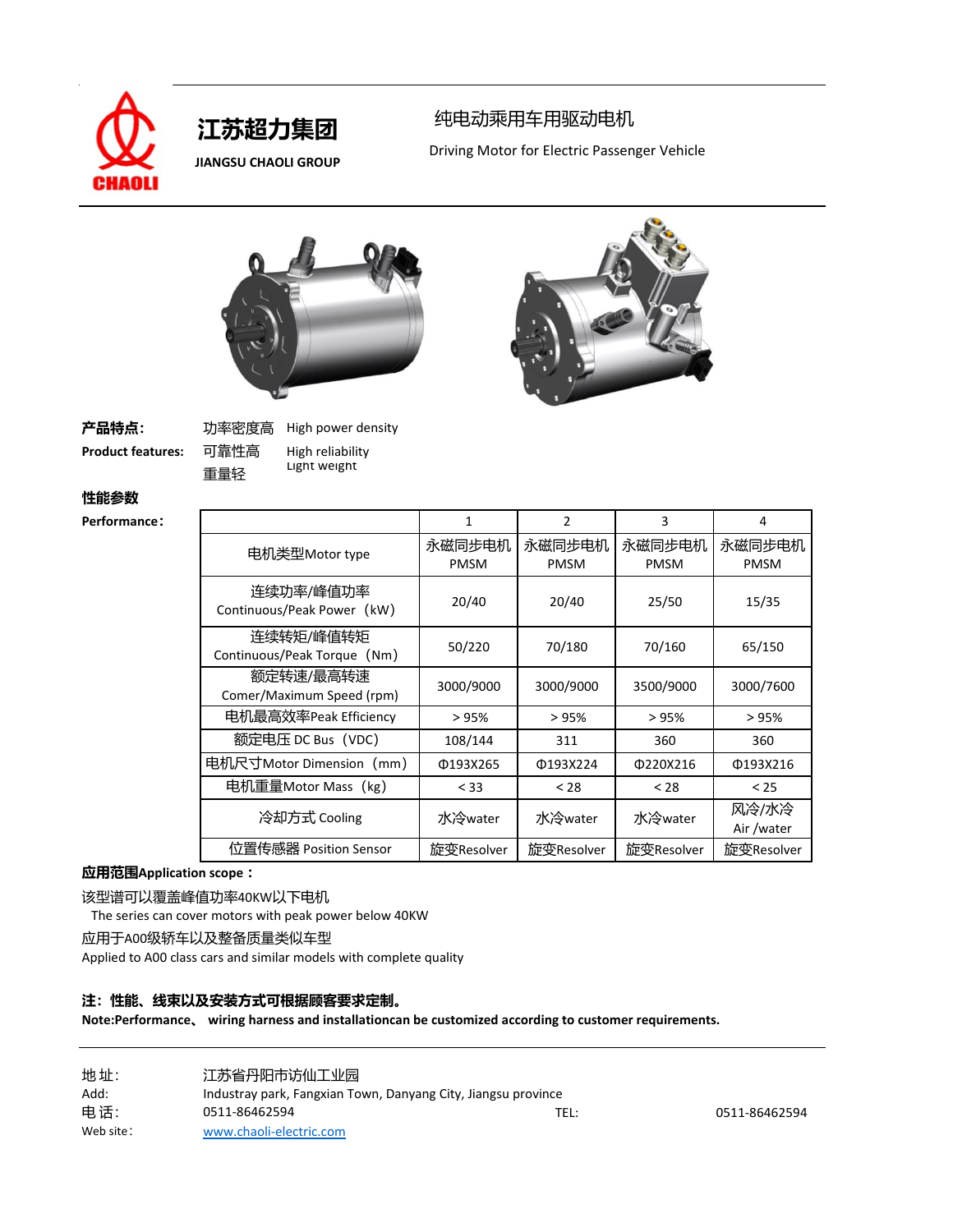

## 纯电动物流车用驱动电机

 **JIANGSU CHAOLI GROUP** Driving Motor for Electric Logistics Vehicle





# **产品特点:** 功率密度高

**Product features:** 可靠性高 High reliability 重量轻 High power density Light weight

## **性能参数**

**Performance:** 

|                                          | $\mathbf{1}$          | $\overline{2}$        | 3                     | 4                     |
|------------------------------------------|-----------------------|-----------------------|-----------------------|-----------------------|
| 电机类型Motor type                           | 永磁同步电机<br><b>PMSM</b> | 永磁同步电机<br><b>PMSM</b> | 永磁同步电机<br><b>PMSM</b> | 永磁同步电机<br><b>PMSM</b> |
| 连续功率/峰值功率<br>Continuous/Peak Power (kW)  | 30/60                 | 30/60                 | 35/75                 | 50/90                 |
| 连续转矩/峰值转矩<br>Continuous/Peak Torque (Nm) | 67/220                | 80/200                | 105/510               | 230/500               |
| 额定转速/最高转速<br>Comer/Maximum Speed (rpm)   | 2800/9000             | 3600/9000             | 2600/5000             | 2100/6000             |
| 电机最高效率Peak Efficiency                    | >95%                  | >95%                  | >95%                  | >95%                  |
| 额定电压 DC Bus (VDC)                        | 312                   | 312                   | 360                   | 360                   |
| 电机尺寸Motor Dimension (mm)                 | 0220X242              | Φ240X230              | Φ220X216              | Φ193X216              |
| 电机重量Motor Mass (kg)                      | < 38                  | < 35                  | < 70                  | < 75                  |
| 冷却方式 Cooling                             | 水冷water               | 水冷water               | 水冷water               | 水冷water               |
| 位置传感器 Position Sensor                    | 旋变Resolver            | 旋变Resolver            | 旋变Resolver            | 旋变Resolver            |

## **应用范围Application scope :**

该型谱可以覆盖峰值功率90KW以下电机

The series can cover motors with peak power below 90 KW

应用于2.5、3.5、4.5吨以下物流车以及整备质量类似车型

Applied to logistics vehicles of 2.5, 3.5 and 4.5 tons or below and vehicles of similar curb weight

## **注:性能、线束以及安装方式可根据顾客要求定制。**

| 地址:        | 江苏省丹阳市访仙工业园                                                   |      |               |
|------------|---------------------------------------------------------------|------|---------------|
| Add:       | Industray park, Fangxian Town, Danyang City, Jiangsu province |      |               |
| 电话:        | 0511-86462594                                                 | TEL: | 0511-86462594 |
| Web site : | www.chaoli-electric.com                                       |      |               |